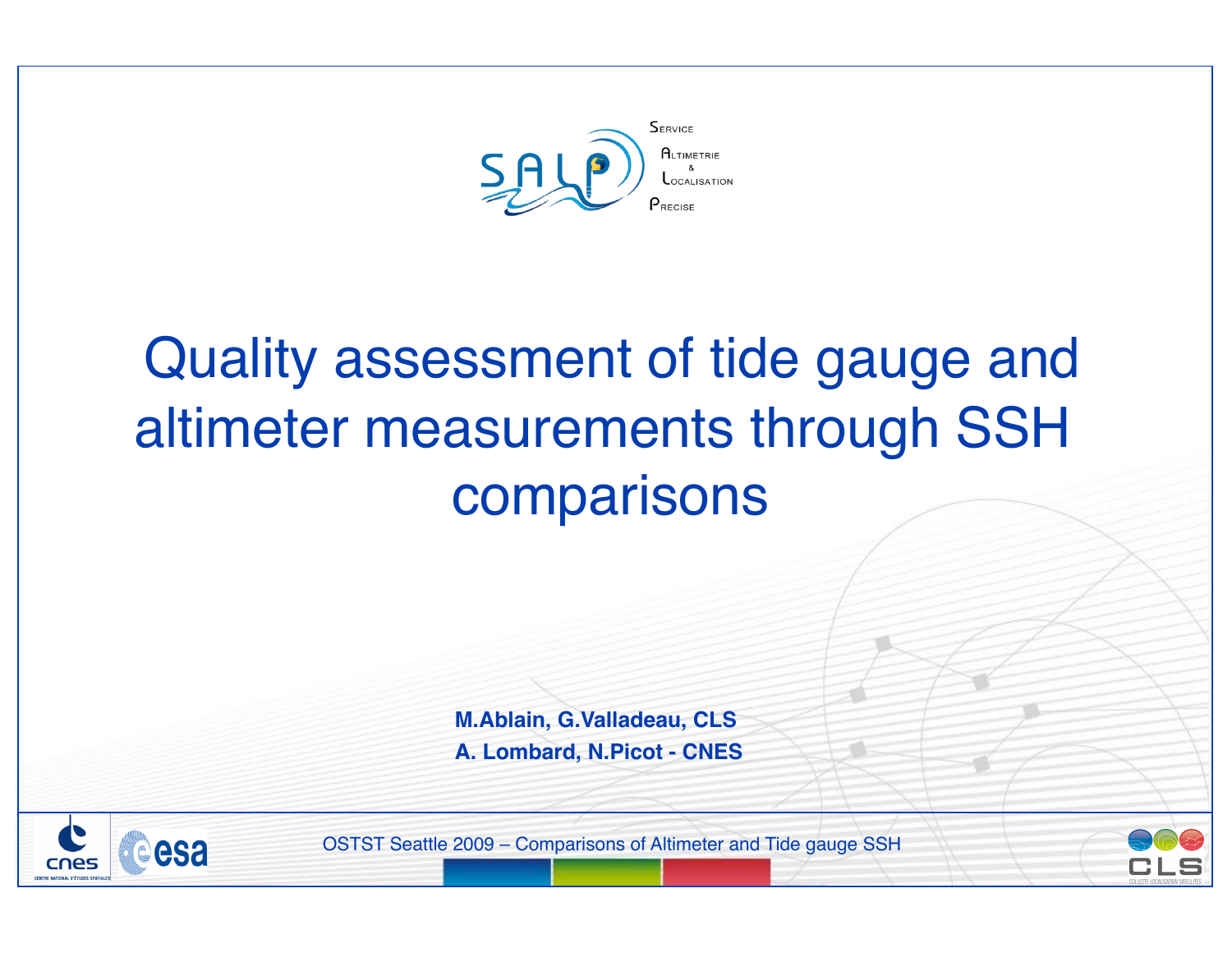## **Overview**

- Purpose : SSH comparison from a global approach between tide gauges and each altimeter mission : Jason-1, Jason-2, TOEX/Poseidon, Envisat
- This activity is supported by CNES (SALP project) and ESA
- Objectives :
	- ⇒ Monitoring the SSH bias between altimeter missions and in-situ tide gauge measurements in order to detect potential drift or jumps in MSL
	- ⇒ Estimate the quality of new altimeter standards analyzing the SSH consistency between tide gauges and altimeters
	- ⇒ Detect anomalies on tide gauges time data series thanks to a cross-comparison with all the altimeters



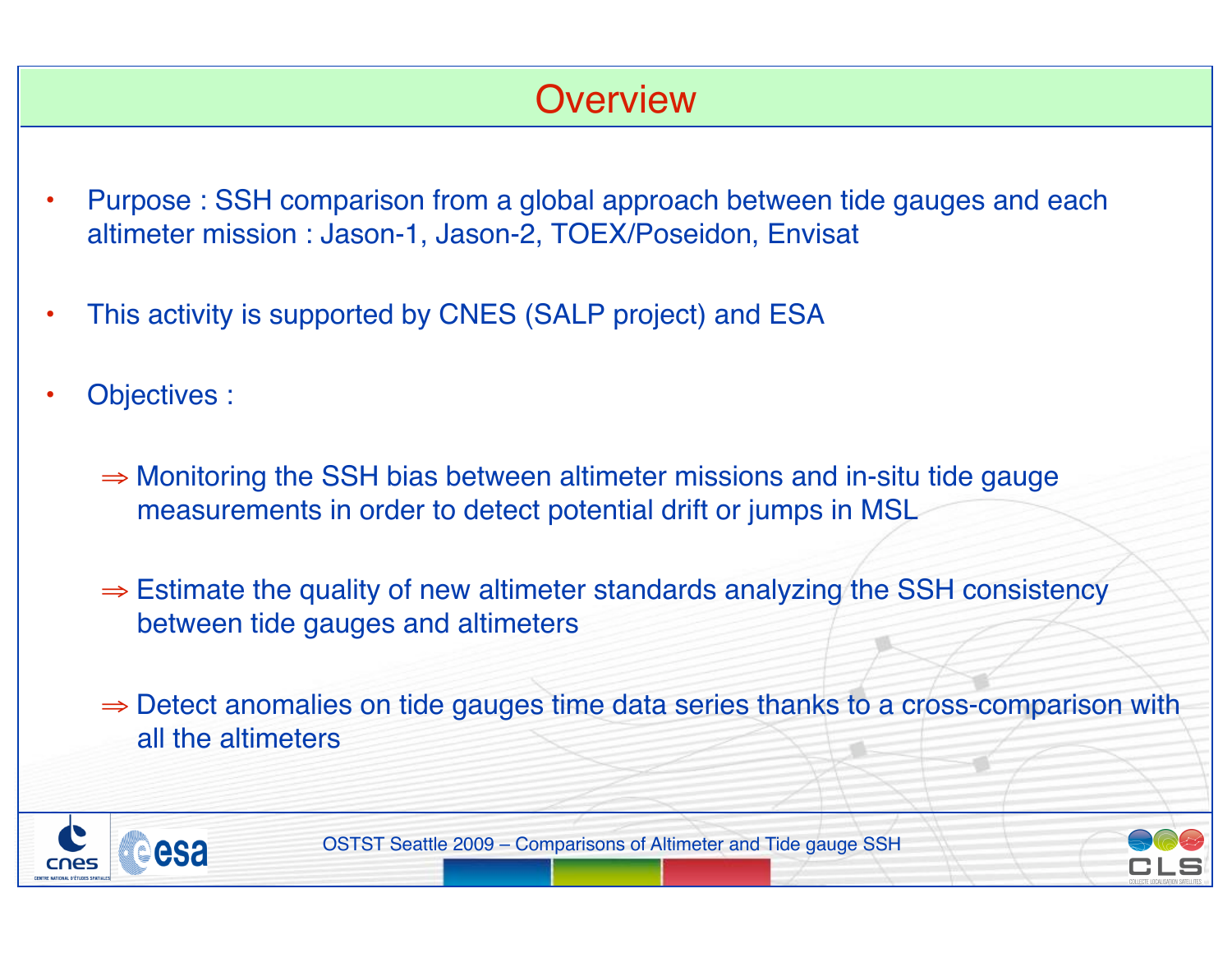# 1 - Method and data used

- The comparison method is composed of the following steps :
- ⇒ Calculation of the altimeter and tide gauge SSH applying DAC and tidal corrections, **MSS**
- ⇒ Collocation of altimeter and in-situ data selecting the closest altimeter measurements for each tide gauge
- ⇒ Calculation of SSH differences at each tide gauges after removing colocated time data series not well correlated enough (due geophysical processes or jump in tide gauges)
- Computation of the altimeter SSH drift from all the remaining time data series (after editing)
- ⇒ Application of a drift correction to take into account the vertical movements only observed by tide gauges (GIA, tectonic phenomena,…) : this correction has been estimated close to -0.2 mm/yr (thanks to GPS station network).



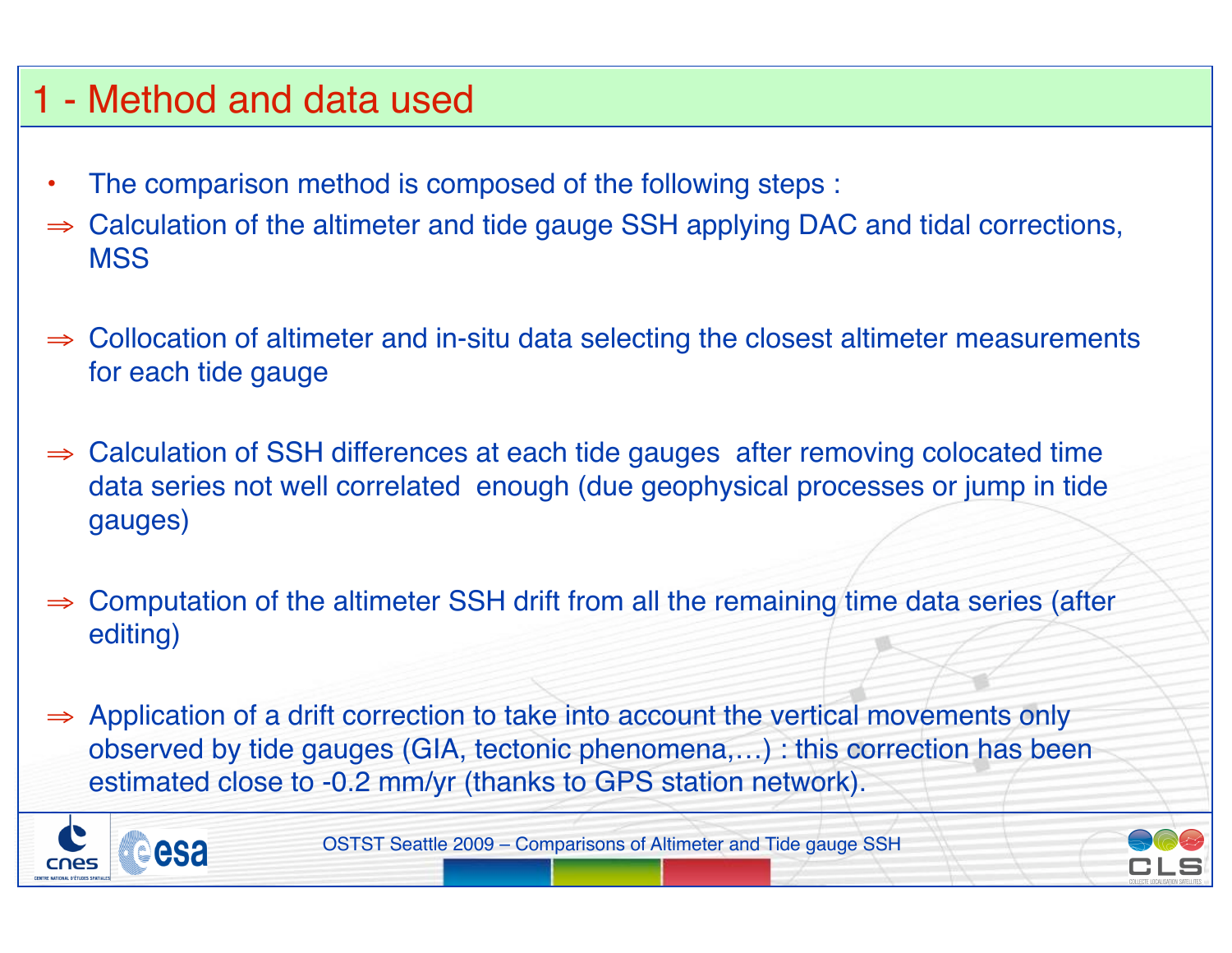#### 1 - Method and data used

- We use the GLOSS/CLIVAR TG network : 255 TG very well spread out along coastal areas
- After removing T/G with jump or abnormal strong drift, it remains close to 120 TG

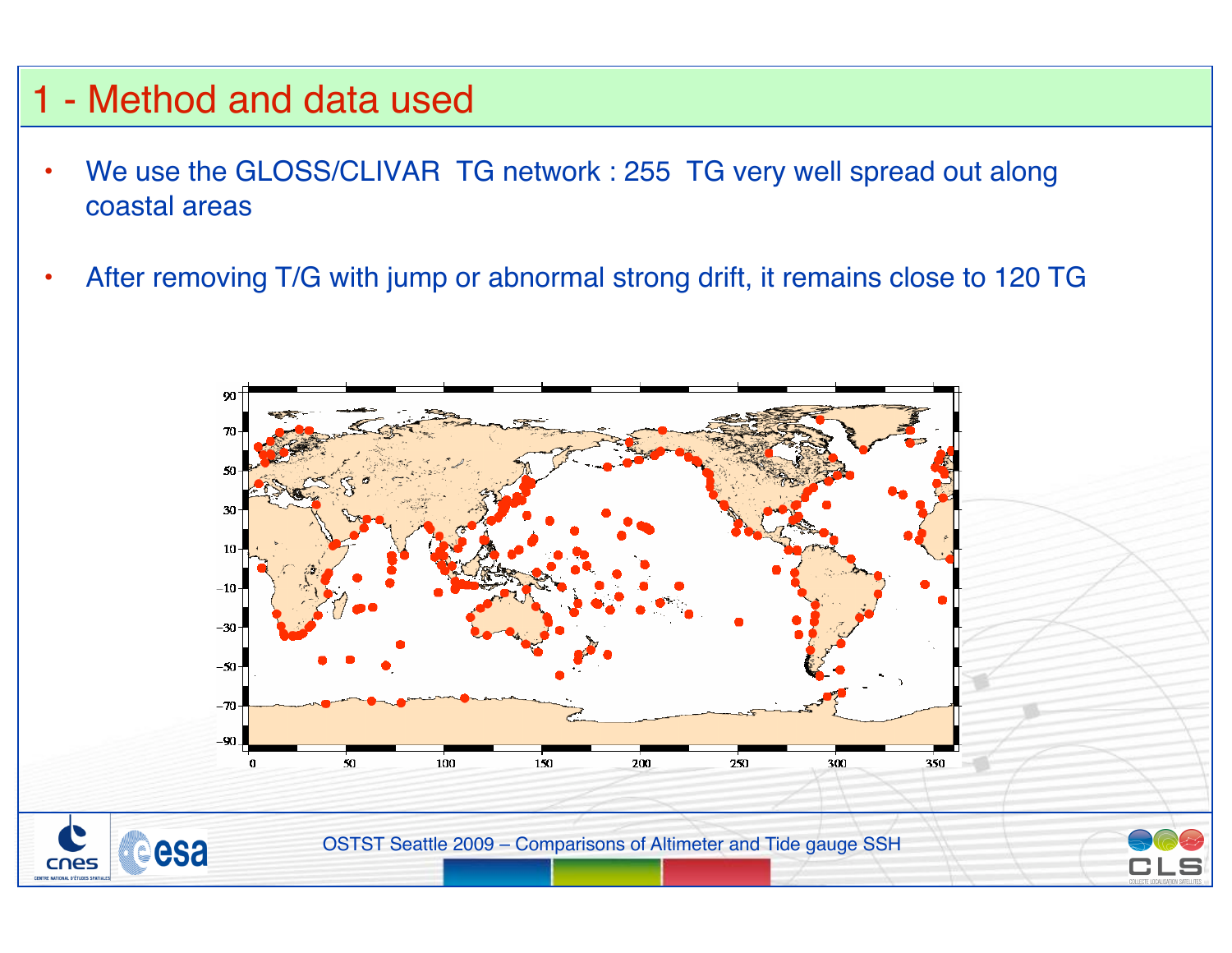# 2 – Estimation of the MSL drift : Jason-1

- For Jason-1 :
- ⇒ GDR B / GDR C products are used (linking together at cycle 232)
- ⇒ No significant drift with TG is observed : **-0.1 mm/yr**

esa

cnes



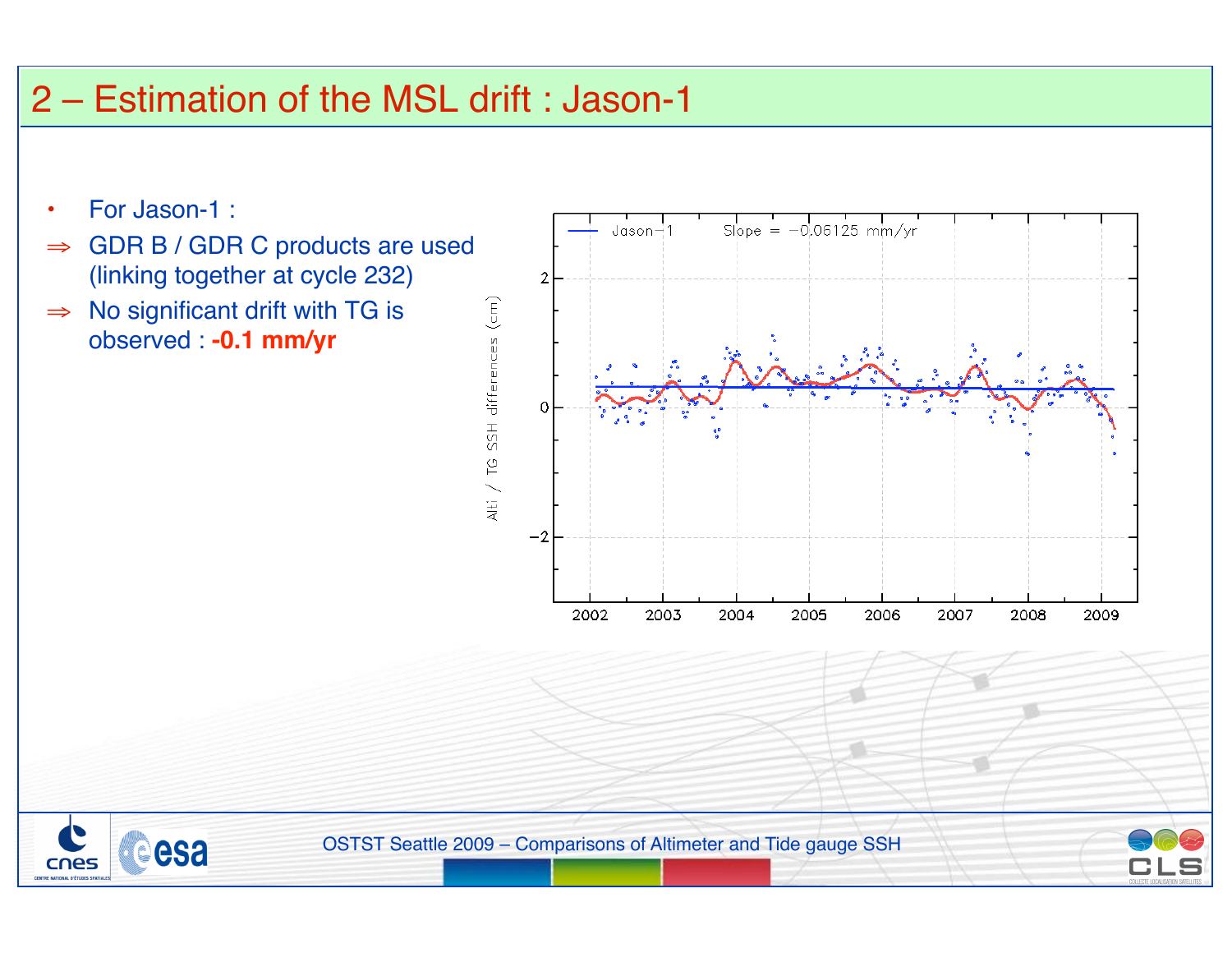## 2 – Estimation of the MSL drift : Jason-2

- For Jason-1 :
- ⇒ GDR B / GDR C products are used (linking together at cycle 232)
- $\Rightarrow$  No significant drift with TG is observed : **-0.1 mm/yr**
- For Jason-2 :

esa

- ⇒ 24 first Jason-2 GDR have been used
- $\Rightarrow$  The period is too short to estimate the drift
- ⇒ Jason-1 / Jason-2 inter- comparison is more precise



• **This result highlights the Jason-1 reliability to calculate the global MSL trend** 

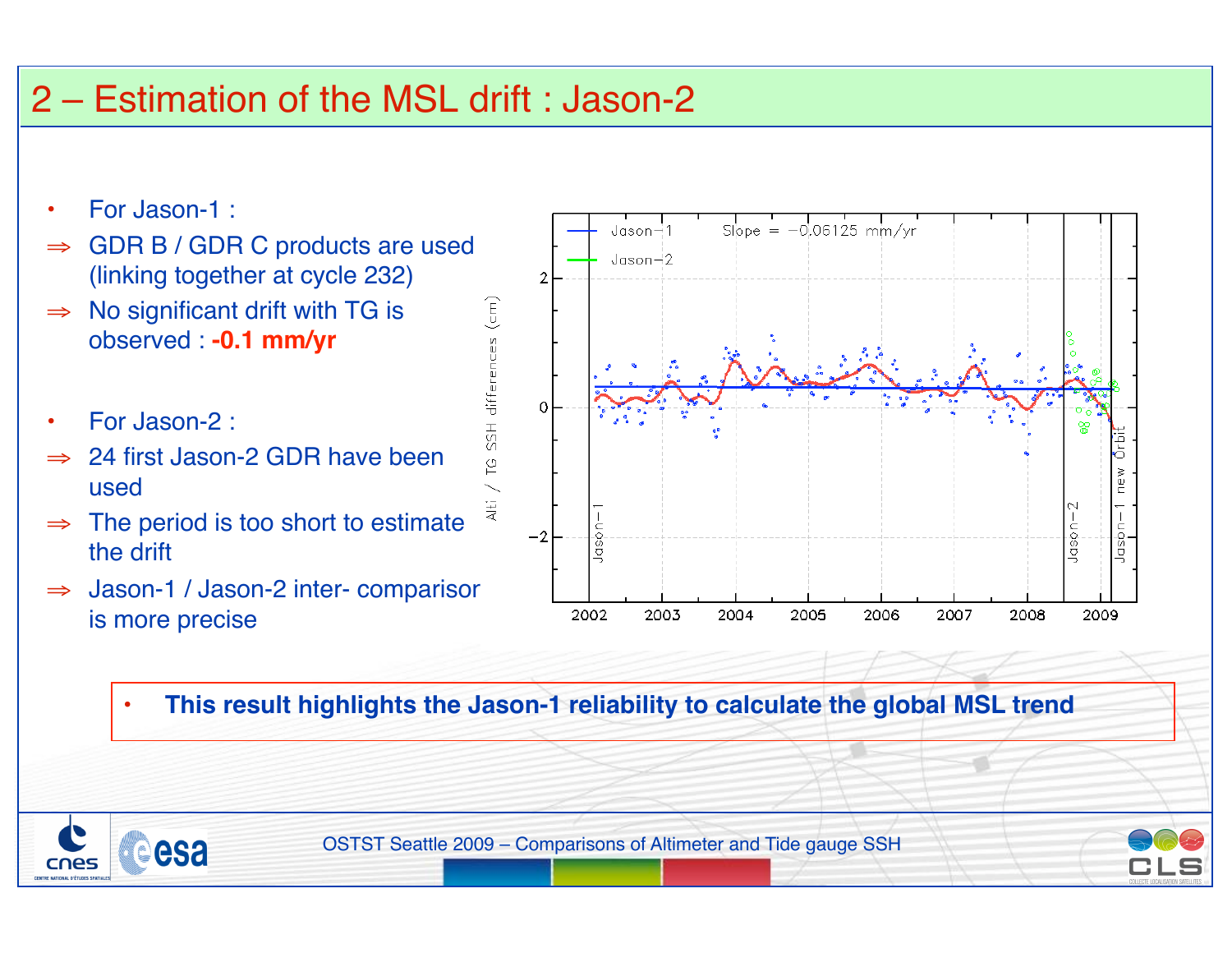## 4 – Estimation of the MSL drift : Envisat

- For Envisat:
- ⇒ As Envisat GDR are not homogenous, SSH have been calculated with homogenous corrections updated over all the period (when it's possible)
- ⇒ Significant drift with TG is observed close to **-2.2 mm/yr** over all the period.







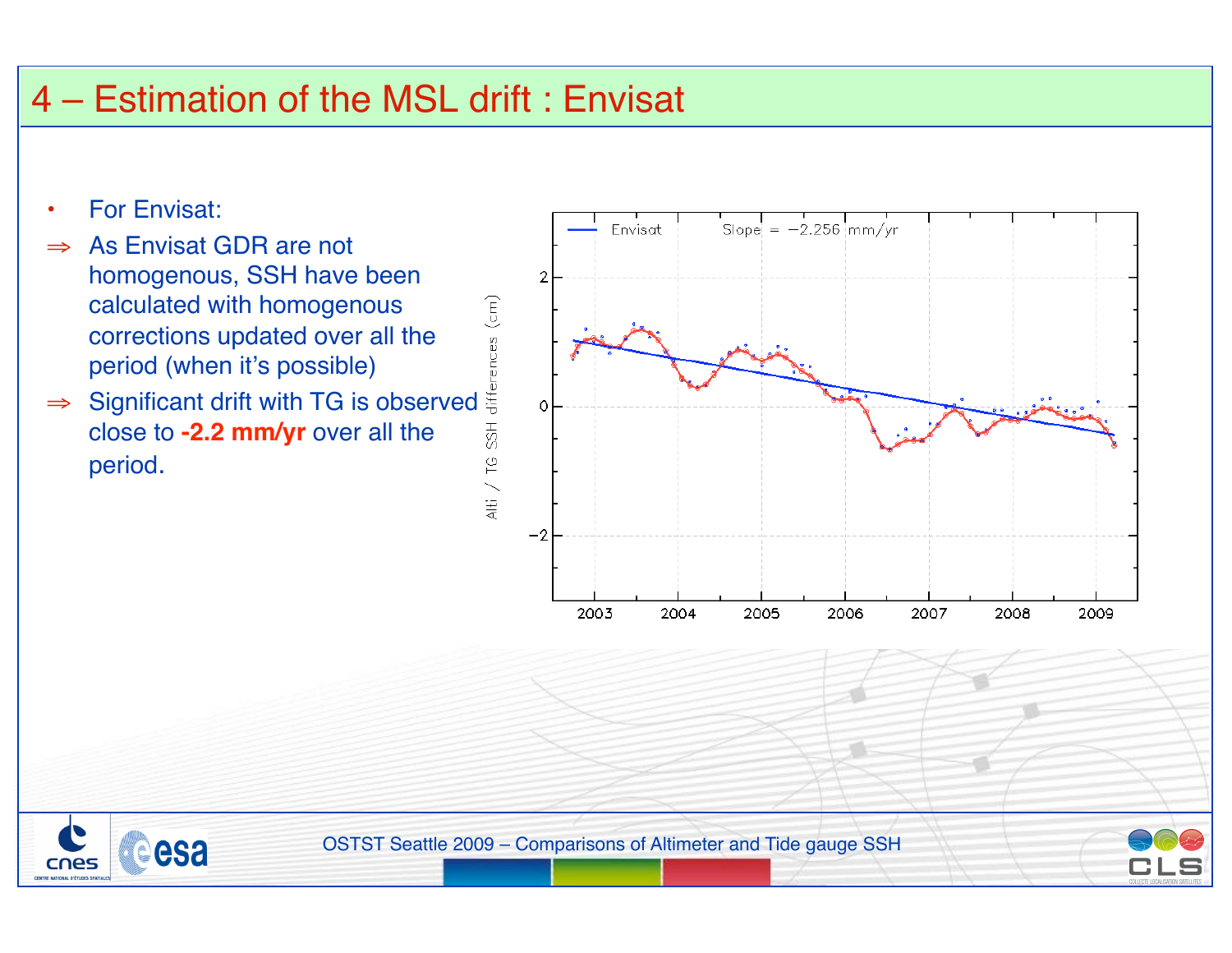# 4 – Estimation of the MSL drift : Envisat

- For Envisat:
- As Envisat GDR are not homogenous, SSH have been calculated with homogenous corrections updated over all the period (when it's possible) calculated with homogenous<br>
corrections updated over all the<br>
period (when it's possible)<br>
⇒ Significant drift with TG is observed
- close to **-2.2 mm/yr** over all the period.
- Separating GDR A and GDRB/C periods :
- ⇒ Drift seems inexistent after October 2005 : **-0.2 mm/yr** (but the period length is short …)

esa



• This result is consistent with global CalVal analyses showing the Envisat MSL rise 1.8 mm/yr weaker than for Jason-1 : see Ollivier's Envisat Calval poster

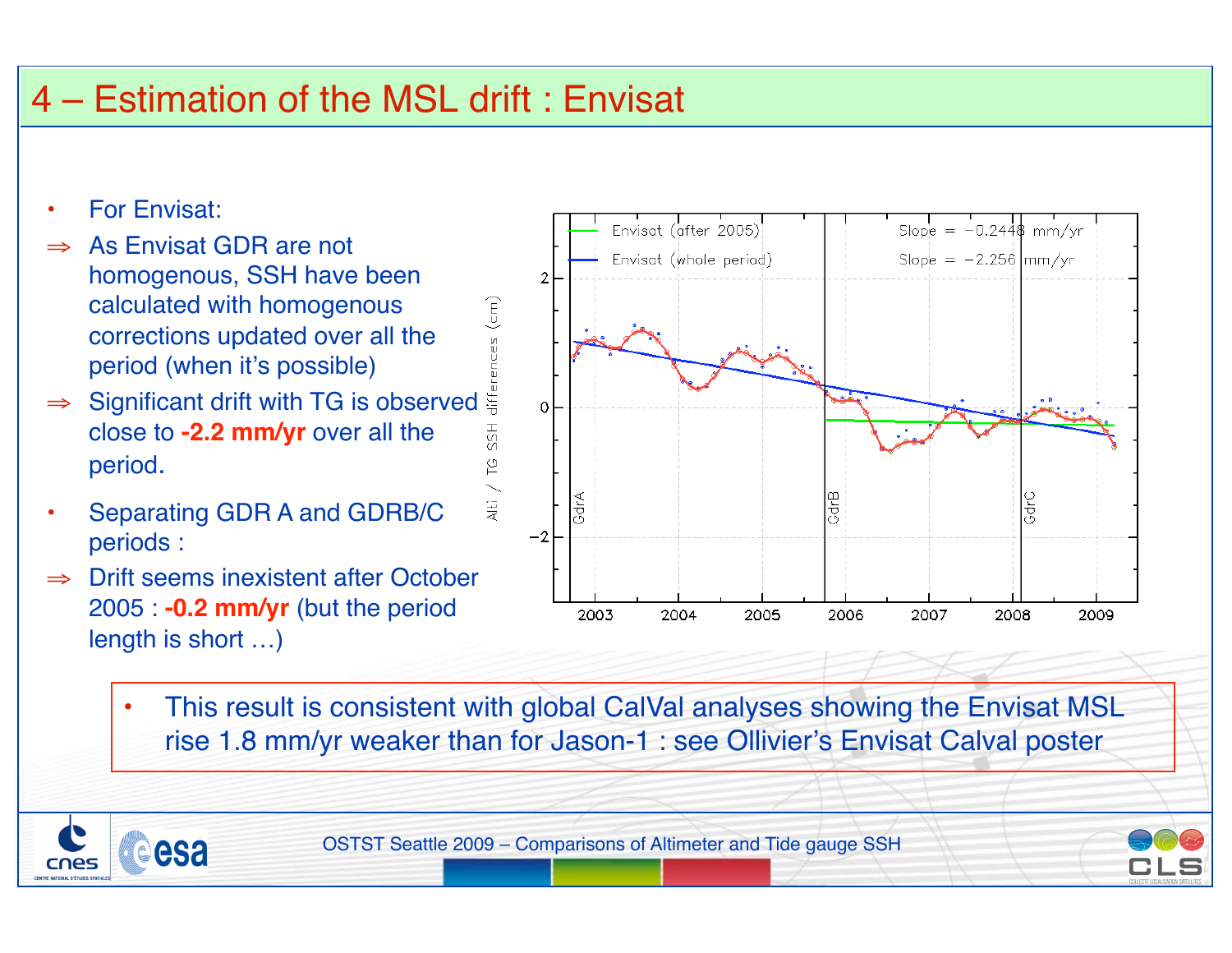#### 5 – Estimation of the MSL drift : TOPEX/Poseidon

• For TOPEX/Poseidon:

esa

cnes

- ⇒ SSH have been calculated from updated M-GDR products : GSFC orbit (2008), new tidal and DAC corrections, corrected TMR, …
- $\Rightarrow$  A weak drift with TG is observed close to **+0.5 mm/yr** over all the altimeter period



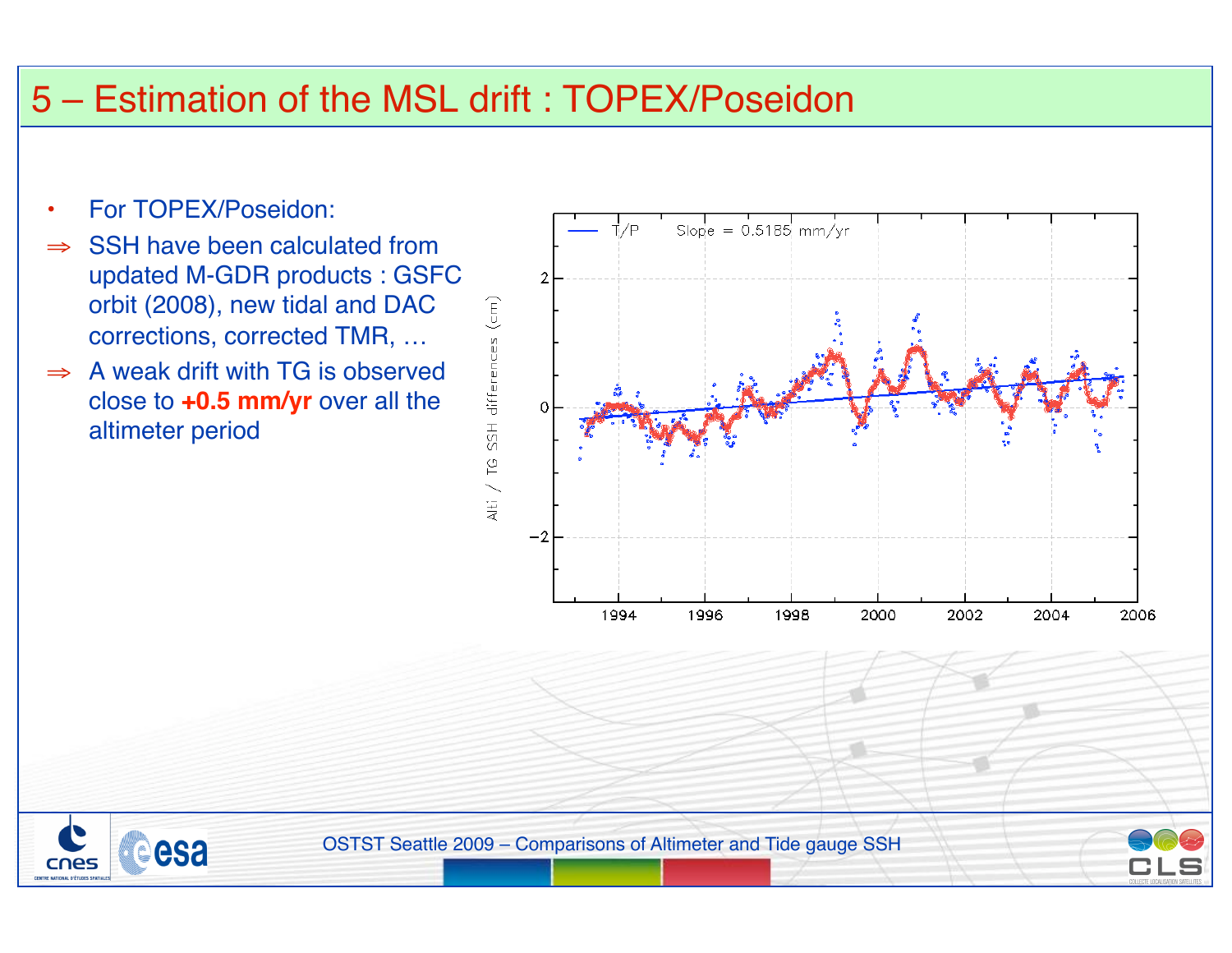## 5 – Estimation of the MSL drift : TOPEX/Poseidon

• For TOPEX/Poseidon:

esa

- SSH have been calculated from updated M-GDR products : GSFC orbit (2008), new tidal and DAC corrections, corrected TMR, …
- $\Rightarrow$  A weak drift with TG is observed close to **+0.5 mm/yr** over all the altimeter period
- The drift is very weak (**-0.2 mm/yr**) over the 7-year TOPEX B period whereas it is stronger over the 6 year TOPEX A period (**+1.3 mm/yr**)



• The TOPEX-A SSH drift detected seems well correlated with the SWH and Sigma0 drifts aslo observed on the same period due to TOPEX-A anomalies.